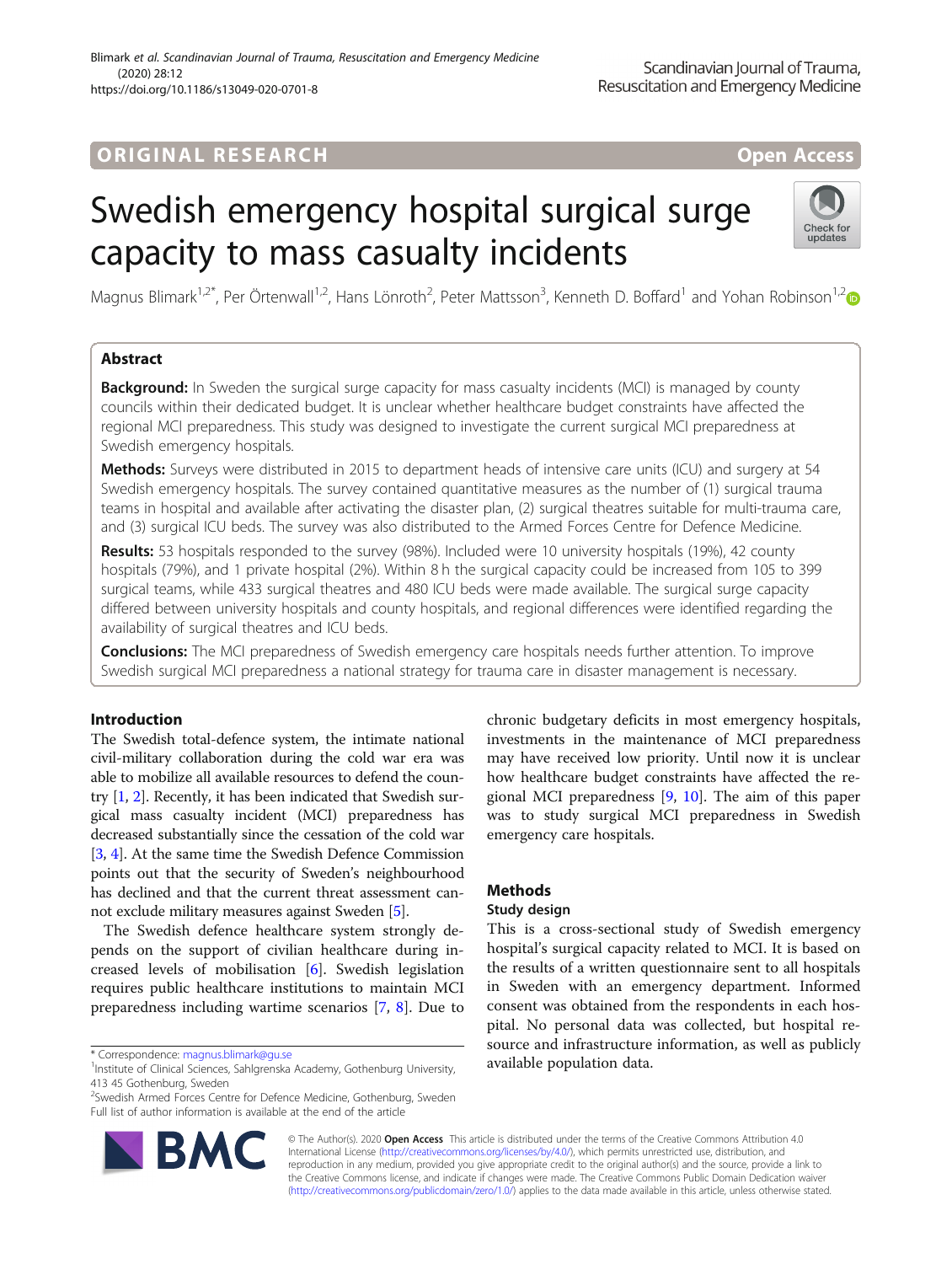#### Setting

Sweden has a tax-funded public healthcare system, regulated by the Health and Medical Service Act. The role of the central government is to establish principles and guidelines ensuring that everyone has equal access to healthcare services and to set the political agenda for health and medical care [\[11](#page-5-0)]. Sweden is divided in 21 county councils, each given the responsibility to organize and deliver medical care within their geographical area. According to legislation they are also responsible to plan for mass casualty incidents (MCI), which should be based on risk and vulnerability analyses. Apart from the usual hazards related to transports, fires, chemical incidents etc., acts of terror as well as consequences of sudden climate changes and breakdown of critical infrastructure have emerged as potential causes of MCIs. Every emergency hospital is required to have a MCI/"disaster" plan, which can be activated to different levels of alert  $[10]$ .. The level of alert can be one of the following:

- 1. Green Alert, ("Stand by"), where a hospital command group keeps itself informed about the situation, takes necessary measures and monitor the development
- 2. Yellow Alert ("Partial mobilization"), where a number of pre-defined clinical key functions of the hospital are activated to receive casualties
- 3. Red Alert ("Full mobilization") where all available staff within emergency and supporting disciplines are alerted

#### **Ouestionnaire**

The number of surgical teams, number of ICU beds and surgical theatres are, according to the reference group, wellestablished numerical key performance indicators for surgical capacity and are commonly used benchmarks in surgical trauma centres. The reference group consisted of disaster preparedness representatives from the National Board of Health and Welfare, the Civil Contingencies Agency, and the Armed Forces Centre for Defence Medicine.

The survey was sent by The National Board of Health and Welfare directly to all Swedish emergency hospitals and the military field hospital as part of a larger survey of Swedish trauma care.

The survey was addressed to the Heads of the Departments of surgery and the Departments of anaesthesiology/ICU. These were contacted by telephone; the purpose of the study was explained, and they were requested to either answer the questionnaire, which was sent by e-mail to the respondents.

The questionnaire form included an introductory text on the background of the trauma investigation and information on how data was going to be presented. A translated version of the questions is presented in Table 1.

Table 1 Translation of the surgical preparedness survey

| Question # | Question                                                                                                                                                        | Answer format    |
|------------|-----------------------------------------------------------------------------------------------------------------------------------------------------------------|------------------|
| 1a         | How many surgical teams can your<br>hospital mobilize within 0.5 h?                                                                                             | (numeric)        |
| 1b         | How many surgical teams can<br>your hospital mobilize within 2 h?                                                                                               | (numeric)        |
| 1c         | How many surgical teams can<br>your hospital mobilize within 8 h?                                                                                               | (numeric)        |
| 2          | Which is the estimated endurance<br>for your hospital regarding the<br>trauma-teams?                                                                            | (numeric, days)  |
| 3          | How many theatres, designed and<br>equipped for and immediately<br>available to receive seriously injured<br>trauma-patients, are available?                    | (numeric)        |
| 4          | How many ICU-beds, able to treat<br>seriously injured trauma-patients,<br>are available?                                                                        | (numeric)        |
| 5          | What length of time is required<br>before your ICU-capacity is available<br>to receive the first trauma-patient?                                                | (numeric, hours) |
| 6          | What is the estimated endurance<br>for your increased ICU-capacity?                                                                                             | (numeric, days)  |
| 7          | How many trauma-patients can<br>be monitored and treated with<br>intermediate-care if there are no<br>possibilities to transfer patients to<br>other hospitals? | (numeric)        |

#### Population data

Swedish population data was obtained by the open national population registry maintained by Statistics Sweden.

#### Statistical analysis

Baseline data and distribution are presented in tables. Differences regarding to hospital type and region are presented in tables. Group differences were tested with the Student t-test. As relevant hospital types, university hospitals, county hospitals and private hospitals with emergency departments, were included. Following regions were defined: West (Västra Götalandsregion, Halland), East (Stockholm, Gotland, Uppsala), South (Skåne, Blekinge, Kalmar, Kronoberg), North (Dalarna, Jämtland, Norrbotten, Västerbotten, Västernorrland, Gävleborg), and Central (Östergötland, Sörmland, Västmanland, Örebro, Jönköping).

The data table was processed using Microsoft Excel for Mac (version 16.26).

#### Results

#### Study population

In total, 54 hospitals received the questionnaire, of which 53 answered all questions (98%). Included were 10 university hospitals (19%), 42 county hospitals (79%), and 1 private hospital (2%).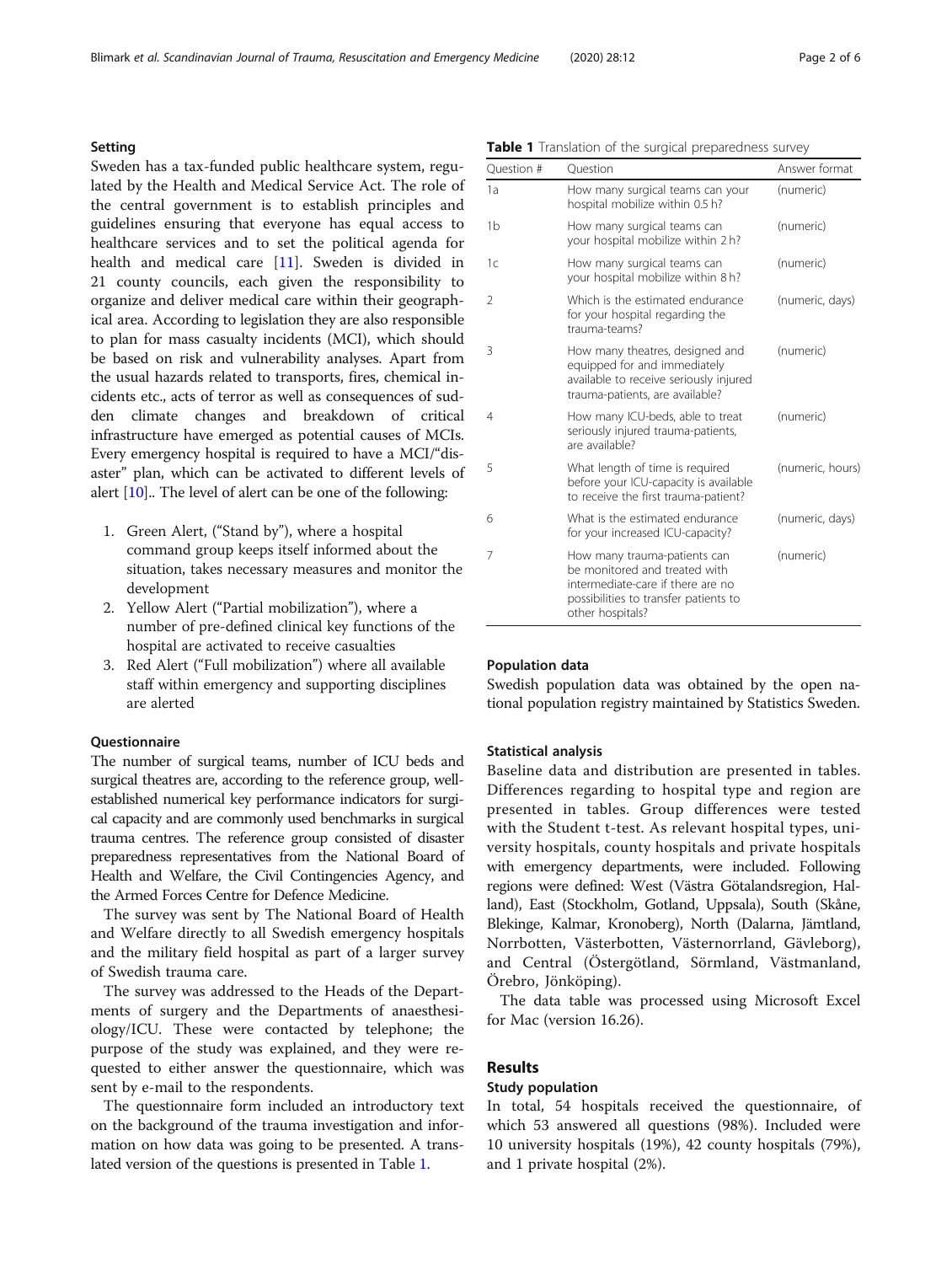## Capacity after full mobilization ("red alert")

The number of surgical theatres equipped to deal with major trauma in Sweden was 433. University hospitals contributed 36% of the total number of surgical theatres, county hospitals 63% and private hospitals 2% (Table 2).

The number of ICU beds in Sweden was 480. University hospitals contributed 36%, county hospitals 63% and private hospitals 2% (Table 2).

The number of surgical trauma teams in Sweden could be increased from 105 available teams within 30 min to 399 teams 8 h after activation of a Red Alert. County hospitals contributed with 72% of the available teams, while university hospitals contributed 27% and private hospitals 1% (Table 2).

#### Surgical surge dynamics

The mobilised surgical teams increased from 105 teams after 30 min to 231 teams after 2 h and to 399 teams after 8 h (Fig. [1\)](#page-3-0). The time to mobilize the full capacity of 480 ICU beds in Sweden (mean 2.5 h) was longer in university hospitals (5.4 h) as compared to county hospitals  $(1.8 h)$   $(p < 0.001)$  (Table 2).

#### Regional differences

There were regional differences in the availability of operation theatres, surgical teams, and ICU-beds. These are presented in Table [3](#page-3-0).

In the East the number of ICU beds do not match the number of surgical teams and operation theatres, in contrast to the West (Gothenburg area), where the number of ICU beds that can be mobilized are approximately double the number of surgical teams and surgical theatres.

#### Contribution of military surgical capacity

The military surgical capacity is dimensioned for an armed force with 14,600 soldiers. Thus, the field hospital has 6 surgical teams, 6 operation theatres and 6 ICU beds (Table [3\)](#page-3-0). Compared to civilian care the military field hospital represents 1.5% of the national surgical teams, 1.4% of the national surgical theatres and 2.5% of the national ICU bed capacity.

#### **Discussion**

This study presents an assessment of the emergency hospitals' surgical disaster preparedness from a nationwide Swedish perspective. We found regional differences regarding availability of ICU-beds, surgical theatres, trauma teams, and differences between university hospitals, county hospitals and private hospitals in surgical surge capacity.

#### Swedish surgical disaster preparedness

The preparedness of Swedish hospitals for disaster, crisis or homeland defence gradually diminished after the cessation of the cold war. The military surgical capacity was dramatically reduced in 2002. Similarly, the civilian homeland defence resources were down prioritized. In 2015 Sweden had a total defence healthcare system with reduced resources for surgical MCI preparedness [[4\]](#page-5-0).

In total, the combined surgical capacity was 399 surgical teams, 433 surgical theatres and 480 ICU beds (Table 2). The possible military contribution to these numbers was 6 surgical teams, 6 operation theatres and 12 ICU beds. These figures depend on a fully operational hospital infrastructure, with unaltered availability of hospital staff, pharmaceuticals, medical supplies and blood products. In the situation of a national emergency, these conditions cannot be taken for granted.

With 2.4 beds per 1000 inhabitants, Sweden had one of the lowest numbers of hospital beds per capita in 2015 according to a report from the Organisation for Economic Co-operation and Development (OECD) [[12\]](#page-5-0). This came at the cost of overutilization of hospital beds. The Swedish Association of Local Authorities and Regions reported an overutilization with 5.4 per 100 hospital beds [[13\]](#page-5-0). Therefore, the system struggles with the preparedness for a large number of patients in case of an MCI.

The capability to receive, treat and care for patients arriving after a large-scale MCI has not been analysed in depth in this study, but it is likely to be affected negatively by:

**Table 2** Surgical surge capacity related to hospital type

|                     | n  | Surgical<br>trauma teams<br>30 min | Surgical<br>trauma teams<br>2h | Surgical<br>trauma teams<br>8 h | Surgical<br>theatres | ICU beds | hours until<br>full ICU capacity | Intermediate<br>care beds |
|---------------------|----|------------------------------------|--------------------------------|---------------------------------|----------------------|----------|----------------------------------|---------------------------|
| University hospital | 10 | 27                                 | 52                             | 108                             | 155                  | 171      | 5.4                              | 214                       |
| County hospital     | 42 | 75                                 | 174                            | 286                             | 271                  | 301      | 1.8                              | 321                       |
| Private hospital    |    |                                    |                                |                                 |                      | 8        | N/A                              | 8                         |
| All hospitals       | 53 | 105                                | 231                            | 399                             | 433                  | 480      | 2.5                              | 543                       |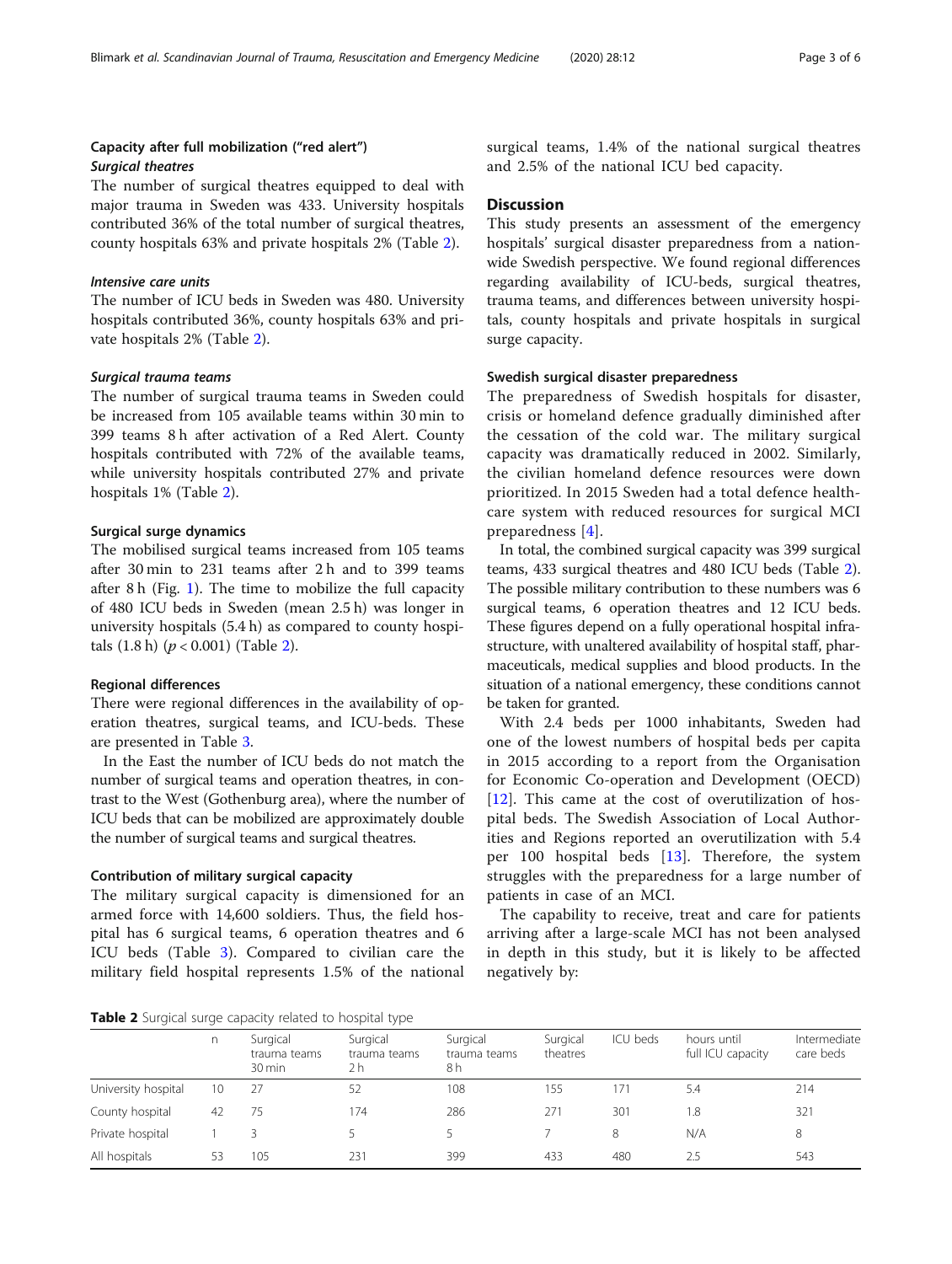<span id="page-3-0"></span>

- Insufficient prehospital transport capacity both by ground-based and aeromedical evacuation
- Technical vulnerability of Swedish hospitals
- Insufficient pharmaceutical and medical supplies
- Under-dimensioned number of hospital-beds and ICU-units
- Insufficient number of trauma-competent staff at Swedish hospitals

#### Regional differences in disaster preparedness

The population density distribution of Sweden with a very low population density in the northern regions and a relatively high population density in the South reveals the geographical challenges of MCI preparedness. Even though few people live in the North, mining industry, dense railway and air traffic are possible sources for MCI. It is therefore reasonable that the number of hospital surgical theatres and ICU beds per capita are higher in the northern than in the southern regions (Table 3). There is currently no consensus on the minimally necessary number of surgical theatres and ICU beds related to population density which remains as a subject of further research.

Importance of study results for Swedish healthcare policy

Most injured in a mass casualty incident in Sweden will be taken care of by the national civilian healthcare system, regardless of the cause. This is also true for military personnel wounded in an armed conflict. Therefore, the national disaster preparedness is directly associated to armed forces health from a total defence perspective. The national resilience, being one of the critical pillars of total defence is associated to the ability of providing an adequate level of medical care [\[5](#page-5-0)]. Of course, Sweden is not the only country struggling with hospital disaster preparedness [\[14](#page-5-0)–[16\]](#page-5-0). Thus, multinational coordination of disaster preparedness efforts as for instance the

Table 3 Regional differences with regards to population density, number of hospitals, and surgical capacity

| Region<br>(University cities) | Hospitals | Population | Area<br>$km^2$ | Population<br>density per $km^2$ | Surgical teams<br>after 8 h | Suraical<br>theatres | ICU<br>beds | Surgical teams<br>after 8 h<br>per 100 k | Surgical<br>theatres<br>per 100 k | ICU beds<br>per 100 k |
|-------------------------------|-----------|------------|----------------|----------------------------------|-----------------------------|----------------------|-------------|------------------------------------------|-----------------------------------|-----------------------|
| West (Gothenburg)             | 9         | 2,015,607  | 29.227         | 68.96                            | 65                          | 67                   | 06          | 3.22                                     | 3.32                              | 5.26                  |
| East (Stockholm, Uppsala)     | 10        | 2.696.566  | 17.844         | 151.12                           | 106                         | 113                  | 13          | 3.93                                     | 4.19                              | 4.19                  |
| South (Malmö, Lund)           | 10        | 1.944.315  | 33.691         | 57.71                            | 70                          | 101                  | 93          | 3.60                                     | 5.19                              | 4.78                  |
| North (Umeå)                  | 10        | 466.824    | 268,911        | 5.45                             | 64                          | 76                   | 82          | 4.36                                     | 5.18                              | 5.59                  |
| Central (Linköping, Örebro)   | 14        | 1.667.757  | 40.171         | 41.52                            | 94                          | 76                   | 86          | 5.64                                     | 4.56                              | 5.16                  |
| All regions                   | 53        | 9,791,069  | 389,844        | 25.12                            | 399                         | 433                  | 480         | 4.08                                     | 4.42                              | 4.90                  |
| Military field hospital       |           | 14.600     | N/A            | N/A                              | 6                           | 6                    | 2           | 41.10                                    | 41.10                             | 82.19                 |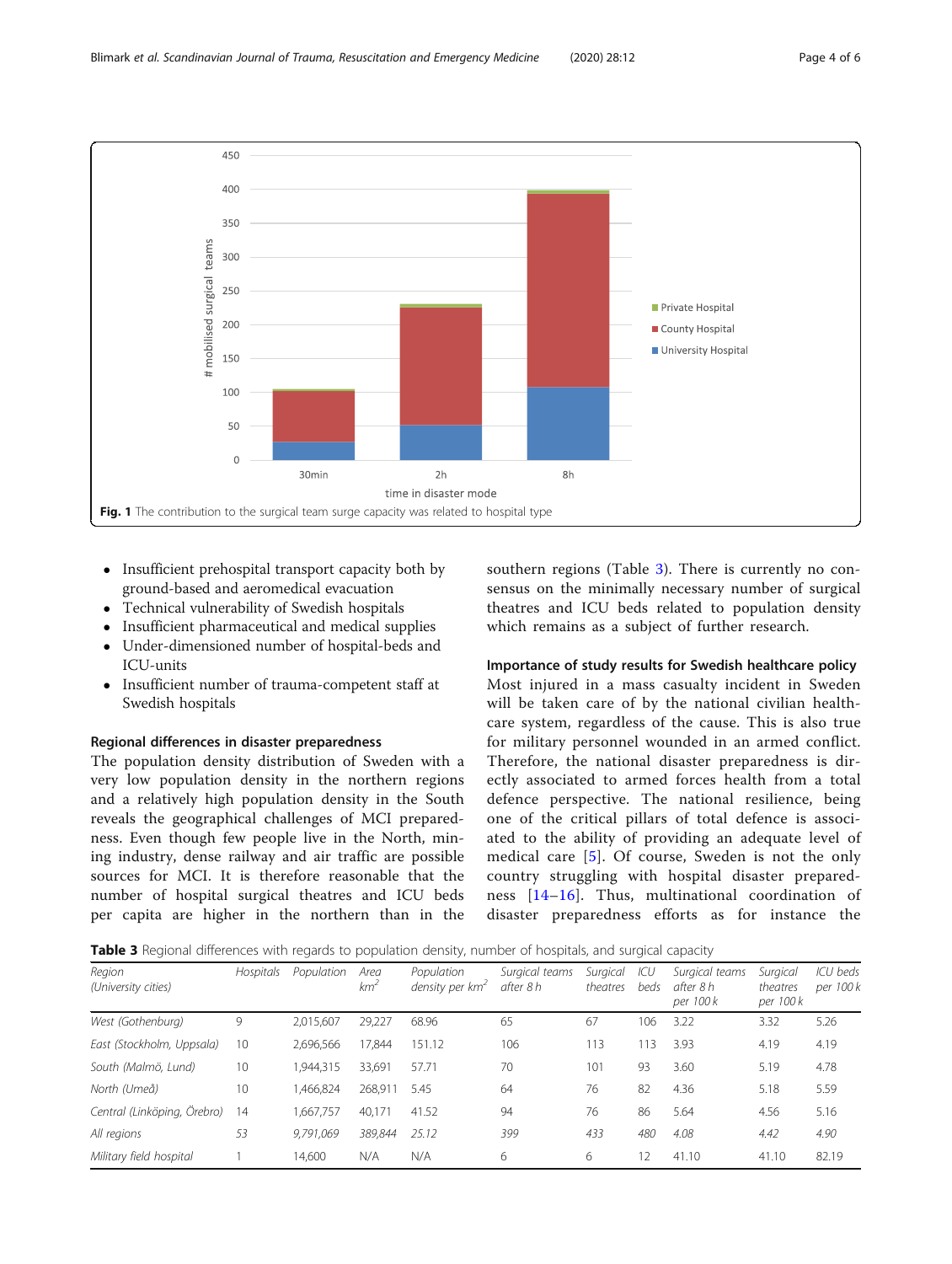European Commission Disaster Risk Management Knowledge Centre will improve interoperability and mitigate the risk of repeating mistakes [[17](#page-5-0)].

Sweden's defence policy is relying on a strong total defence, and partner nations' armies joining Swedish forces against foreign hostilities. As a trustworthy host and partner nation, Sweden needs to be prepared to provide host nation medical support to friendly military troops [[18](#page-5-0)].

#### Strengths and limitations

Survey studies are typically prone to errors related to coverage, sampling, measurement, and nonresponse [[19](#page-5-0)]. This study eliminated coverage errors by including all emergency hospitals in Sweden. The population of interest was clearly identified, and due to the nationwide design sampling was not necessary. All but one emergency hospital responded, thus the nonresponse rate was less than 2%. Possible reasons for the high response-rate were a sense of importance of this survey as well as the involvement of the Swedish National Board of Health and Welfare. The questions in the survey were directly related to the topic of interest - surgical surge capacity. Similar questions have been successfully used in previous studies [[4\]](#page-5-0).

The survey has identified the dynamics of mobilizing certain key assets but not the dynamics of patient flow. Instead of focusing on isolated parameters, a more relevant question could have been to ask the hospitals to describe the number of major trauma patients they can manage within certain timeframes. However, as the experience among Swedish hospitals to deal with MCI is limited, the expected accuracy of such data remains questionable. For similar reasons questions regarding hospital endurance, as a key performance indicator for disaster preparedness, was not included in this survey [\[20](#page-5-0)].

Most hospitals train their trauma-teams at their emergency department with exercises including a limited number of simulated casualties. Very few hospitals train for MCI, focusing on the hospital's entire ability to deal with a very large number of trauma casualties. Unfortunately, the disaster preparedness plans of most hospitals are rarely tested in large scale exercises.

Beyond that, the study focuses merely on hospital surgical capacity. It did not include prehospital capacity, nor inter-hospital patient transfer capacity. The ability of the surgical capacity of neighbouring countries to assist has not been subject of this survey.

#### Future areas of research

While conducting this study the following knowledge gaps have been identified that need to be investigated in order to create a better understanding of the national disaster preparedness in Sweden as well as to identify solutions to increase that readiness:

- Prehospital capacity and inter hospital transfer capacity.
- Benchmarking of countries' disaster preparedness.
- Swedish hospitals capacity to deal with large number of casualties, identifying the bottle necks of the organization.
- The effect of disaster exercises on the same hospitals, with figurants, comparing the outcome with simulations including identical parameters
- Access to critical pharmaceutical products and medical disposables
- Endurance of Swedish hospitals regarding availability to sustain in disaster-mode.
- Civilian-military collaboration in crisis management.

#### Conclusion

This study was an attempt to quantify current Swedish national surgical preparedness in response to MCI. Our results must be followed by recurrent nationwide surveys to identify early trends in hospital preparedness. Sweden is facing the demanding challenge to increase its national surgical surge capacity. Swedish surgical MCI preparedness needs a national long-term strategy for trauma system development in MCI based on reliable key performance indicators is necessary.

#### Abbreviations

ICU: Intensive Care Unit; MCI: Mass Casualty Incident; OECD: Organisation for Economic Co-operation and Development

#### Authors' contributions

MB designed the study, MB and YR analyzed the data and drafted the manuscript, while PÖ, HL, PM and KB interpreted the data and critically revised the manuscript.

#### Funding

This study was funded by the Swedish National Board of Health and Welfare and The Swedish Armed Forces Centre for Defence Medicine. Open access funding provided by University of Gothenburg.

#### Availability of data and materials

The datasets used and/or analysed during the current study are available from the corresponding author on reasonable request.

#### Ethics approval and consent to participate

This study is based on a survey regarding Swedish trauma care conducted under the auspices of The National Board of Health and Welfare. The heads of Departments of Surgery and Anaesthesia/ICU in all Swedish emergency hospitals were contacted prior to distributing the questionnaires and informed consent was obtained. The purpose of the study was described as well as how data should be used. The security office of the Surgeon General of the Swedish Armed Forces has approved of publication of results of this study. No personal data was collected.

#### Consent for publication

Not applicable.